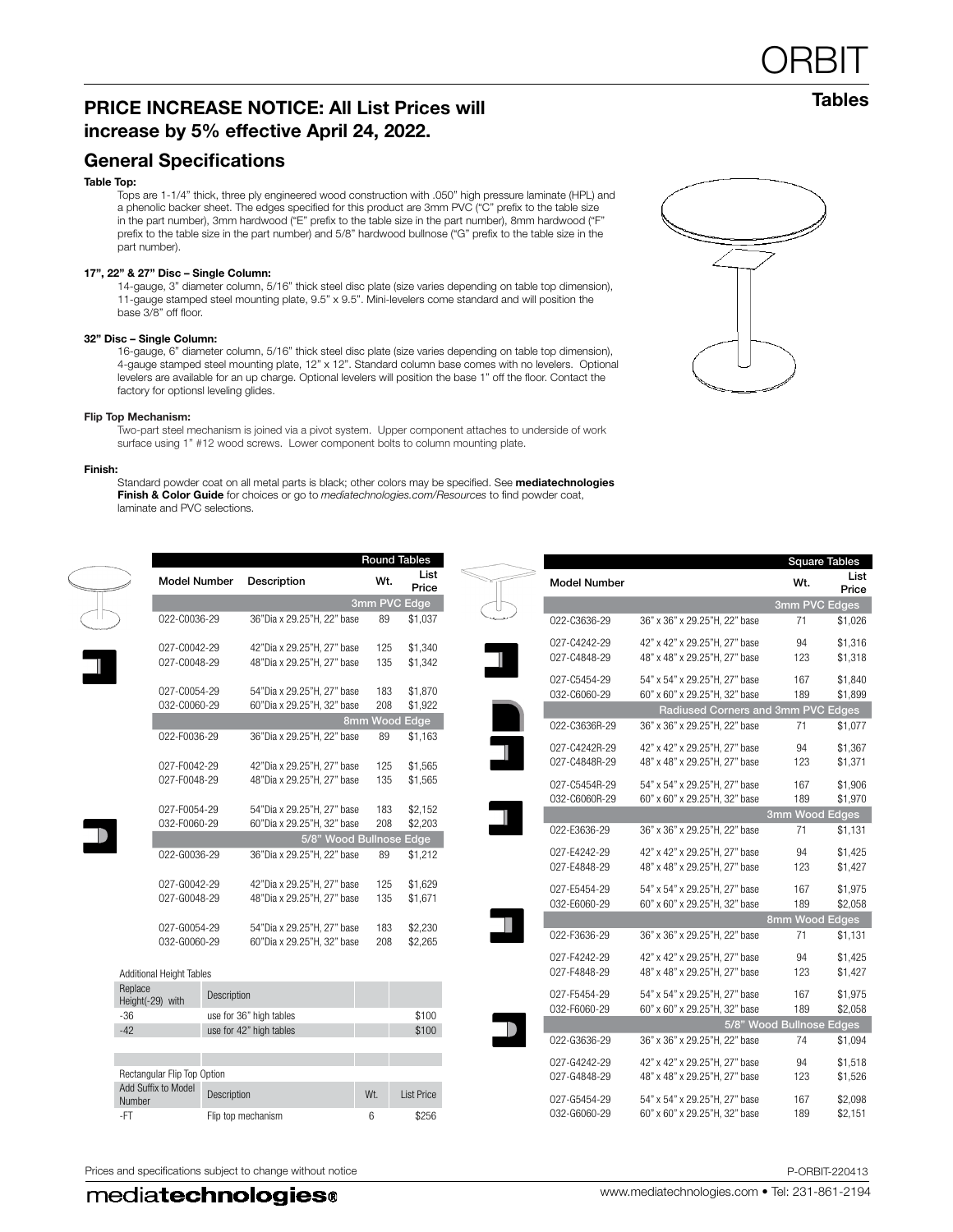**Tables** 

## PRICE INCREASE NOTICE: All List Prices will increase by 5% effective April 24, 2022.

\$2,373

|                  |                                                              | <b>Lightbulb Tables</b> |             |
|------------------|--------------------------------------------------------------|-------------------------|-------------|
| Model Number     | Description                                                  | Wt.                     | I ist Price |
| 3mm PVC Edges    |                                                              |                         |             |
| 022-C36/4872B-29 | (1) 22" (1) 27" dia Dia<br>bases. 36" Stem. 48"Dia<br>72"I   | 103                     | \$2.180     |
| 022-C36/4884B-29 | (1) 22" (1) 27" dia Dia<br>bases, 36" Stem, 48"Dia.,<br>84"  | 283                     | \$2,376     |
| 022-C26/4896B-29 | (1) 22" (1) 27" dia Dia<br>bases, 36" Stem, 48"Dia.,<br>96"1 | 283                     | \$2.376     |

|               |                                              | "D" Shape Tables |                   |
|---------------|----------------------------------------------|------------------|-------------------|
| Model Number  | Description                                  | Wt.              | <b>List Price</b> |
| 022-C3660D-29 | 36"D x 60"L x 29.25"H, (2)<br>22" Disc bases |                  | \$1,778           |
| 022-C3672D-29 | 36"D x 72"L x 29.25"H, (2)<br>22" Disc bases |                  | \$1,826           |
| 022-C3684D-29 | 36"D x 84"L x 29.25"H, (2)<br>22" Disc bases |                  | \$1,953           |
| 027-C4260D-29 | 42"D x 60"L x 29.25"H, (2)<br>27" Disc bases |                  | \$2,075           |
| 027-C4272D-29 | 42"D x 72"L x 29.25"H, (2)<br>27" Disc bases |                  | \$2,166           |
| 027-C4284D-29 | 42"D x 84"L x 29.25"H, (2)<br>27" Disc bases |                  | \$2,322           |
| 027-C4860D-29 | 48"D x 60"L x 29.25"H, (2)<br>27" Disc bases |                  | \$2,129           |
| 027-C4872D-29 | 48"D x 72"L x 29.25"H, (2)<br>27" Disc bases |                  | \$2,220           |

O27-C4884D-29 48"D x 84"L x 29.25"H, (2) 27" Disc bases

|                 |                                                | <b>Racetrack Tables</b> |               |
|-----------------|------------------------------------------------|-------------------------|---------------|
| Model Number    | Description                                    | Wgt                     | List<br>Price |
| 3mm PVC Edges   |                                                |                         |               |
| 022-CRT3672-29  | 36"W x 72"L x 29.25"H, (2) 22"<br>Orbit bases  | 156                     | \$1,826       |
| 022-CRT3684-29  | 36"W x 84"L x 29.25"H, (2) 22"<br>Orbit bases  | 167                     | \$1,953       |
| 022-CRT3696-29  | 36"W x 96"L x 29.25"H, (2) 22"<br>Orbit bases  | 172                     | \$1,956       |
| 022-CRT36120-29 | 36"W x 120"L x 29.25"H, (3) 22"<br>Orbit bases | 251                     | \$2,784       |
| 027-CRT4860-29  | 48"W x 60"L x 29.25"H, (2) 27"<br>Orbit bases  | 188                     | \$2,129       |
| 027-CRT4872-29  | 48"W x 72"L x 29.25"H, (2) 27"<br>Orbit bases  | 198                     | \$2,220       |
| 027-CRT4884-29  | 48"W x 84"L x 29.25"H, (2) 27"<br>Orbit bases  | 218                     | \$2,373       |
| 027-CRT4896-29  | 48"W x 96"L x 29.25"H, (2) 27"<br>Orbit bases  | 256                     | \$2,376       |
| 027-CRT48120-29 | 48"W x 120"L x 29.25"H, (3) 27"<br>Orbit bases | 351                     | \$3,383       |
| 027-CRT48144-29 | 48"W x 144"L x 29.25"H, (3) 27"<br>Orbit bases | 354                     | \$3,452       |
| 032-CRT6072-29  | 60"W x 72"L x 29.25"H, (2) 32"<br>Orbit bases  | 299                     | \$3,507       |
| 032-CRT6084-29  | 60"W x 84"L x 29.25"H, (2) 32"<br>Orbit bases  | 327                     | \$3,738       |
| 032-CRT6096-29  | 60"W x 96"L x 29.25"H, (2) 32"<br>Orbit bases  | 356                     | \$3,742       |
| 032-CRT60120-29 | 60"W x 120"L x 29.25"H, (3) 32"<br>Orbit bases | 501                     | \$5,335       |
| 032-CRT60144-29 | 60"W x 144"L x 29.25"H, (3) 32"<br>Orbit bases | 574                     | \$5,592       |
| 8mm PVC Edges   |                                                |                         |               |
| 022-FRT3672-29  | 36"W x 72"L x 29.25"H, (2) 22"<br>Orbit bases  | 156                     | \$2,042       |
| 022-FRT3684-29  | 36"W x 84"L x 29.25"H, (2) 22"<br>Orbit bases  | 167                     | \$2,169       |
| 022-FRT3696-29  | 36"W x 96"L x 29.25"H, (2) 22"<br>Orbit bases  | 172                     | \$2,173       |
| 022-FRT36120-29 | 36"W x 120"L x 29.25"H, (3) 22"<br>Orbit bases | 251                     | \$3,052       |
| 027-FRT4860-29  | 48"W x 60"L x 29.25"H, (2) 27"<br>Orbit bases  | 188                     | \$2,346       |
| 027-FRT4872-29  | 48"W x 72"L x 29.25"H, (2) 27"<br>Orbit bases  | 198                     | \$2,460       |
| 027-FRT4884-29  | 48"W x 84"L x 29.25"H, (2) 27"<br>Orbit bases  | 218                     | \$2,616       |
| 027-FRT4896-29  | 48"W x 96"L x 29.25"H, (2) 27"<br>Orbit bases  | 256                     | \$2,646       |
| 027-FRT48120-29 | 48"W x 120"L x 29.25"H, (3) 27"<br>Orbit bases | 351                     | \$3,652       |
| 027-FRT48144-29 | 48"W x 144"L x 29.25"H, (3) 27"<br>Orbit bases | 354                     | \$3,750       |
|                 |                                                |                         |               |

### Required to order:

Model # including:

- High pressure laminate selection
- PVC or Wood edge stain selection • powder coat color

## Note:

Standard powder coat on all metal parts is black; other colors may be specified. See mediatechnologies Finish & Color Guide for choices or go to *mediatechnologies.com/Resources* to find powder coat, laminate, stain and PVC selections.

Prices and specifications subject to change without notice **P-ORBIT-220413** P-ORBIT-220413

## mediatechnologies®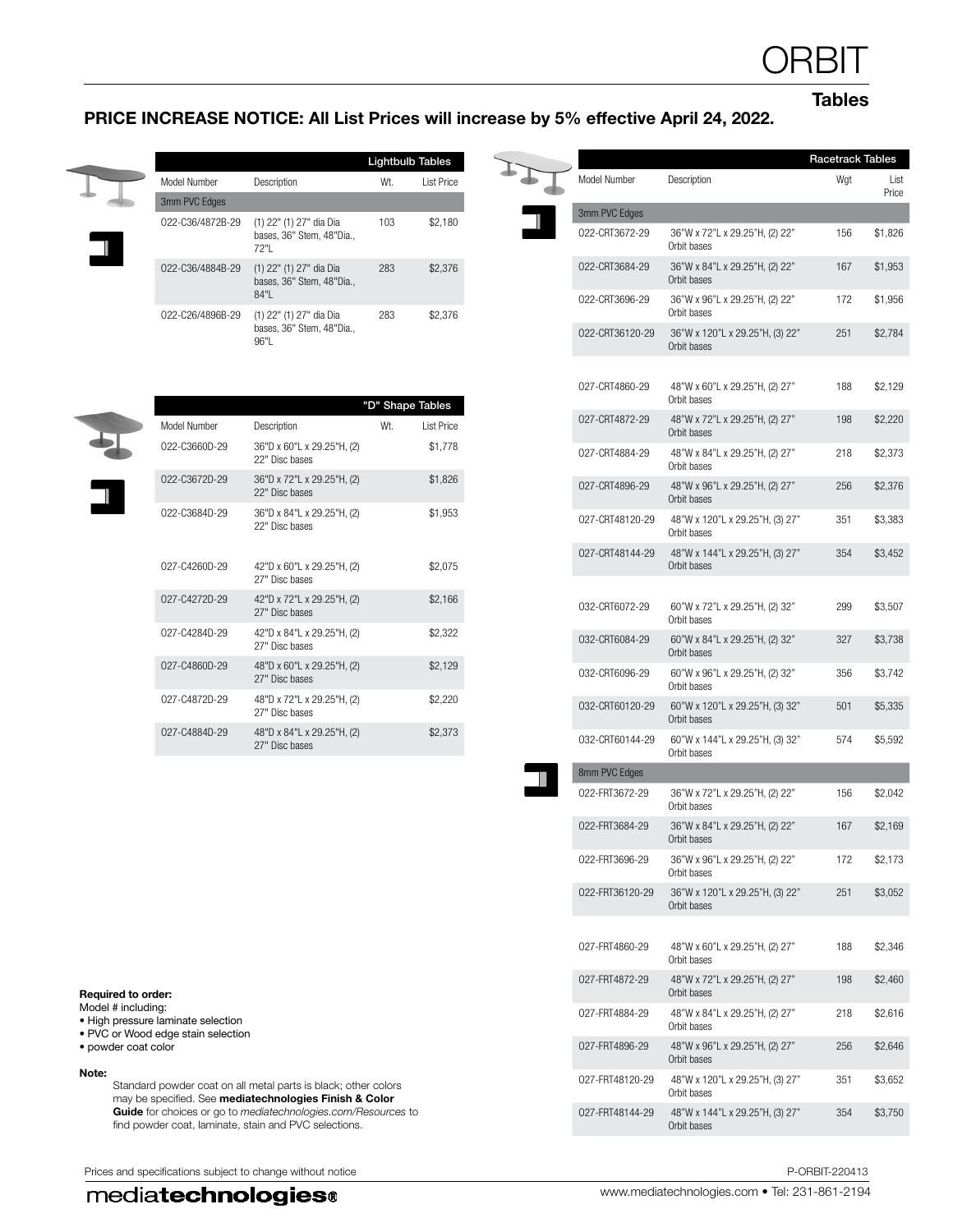Tables

## PRICE INCREASE NOTICE: All List Prices will increase by 5% effective April 24, 2022.

Racetrack Tables

| <b>Model Number</b>      | Description                                    | Wgt | <b>List Price</b> |         |
|--------------------------|------------------------------------------------|-----|-------------------|---------|
| 032-FRT6072-29           | 60"W x 72"L x 29.25"H, (2) 32"<br>Orbit bases  |     | 299               | \$3,876 |
| 032-FRT6084-29           | 60"W x 84"L x 29.25"H, (2) 32"<br>Orbit bases  |     | 327               | \$4,255 |
| 032-FRT6096-29           | 60"W x 96"L x 29.25"H, (2) 32"<br>Orbit bases  |     | 356               | \$4,492 |
| 032-FRT60120-29          | 60"W x 120"L x 29.25"H, (3) 32"<br>Orbit bases |     | 501               | \$5,985 |
| 032-FRT60144-29          | 60"W x 144"L x 29.25"H, (3) 32"<br>Orbit bases |     | 574               | \$6,371 |
| 5/8" Wood Bullnose Edges |                                                |     |                   |         |
| 022-GRT3672-29           | 36"W x 72"L x 29.25"H, (2) 22"<br>Orbit bases  |     | 156               | \$2,132 |
| 022-GRT3684-29           | 36"W x 84"L x 29.25"H, (2) 22"<br>Orbit bases  |     | 167               | \$2,371 |
| 022-GRT3696-29           | 36"W x 96"L x 29.25"H, (2) 22"<br>Orbit bases  |     | 172               | \$2,383 |
| 022-GRT36120-29          | 36"W x 120"L x 29.25"H, (3) 22"<br>Orbit bases |     | 251               | \$3,313 |
| 027-GRT4860-29           | 48"W x 60"L x 29.25"H, (2) 27"<br>Orbit bases  |     | 188               | \$2,445 |
| 027-GRT4872-29           | 48"W x 72"L x 29.25"H, (2) 27"<br>Orbit bases  |     | 198               | \$2,607 |
| 027-GRT4884-29           | 48"W x 84"L x 29.25"H, (2) 27"<br>Orbit bases  |     | 218               | \$2,925 |
| 027-GRT4896-29           | 48"W x 96"L x 29.25"H, (2) 27"<br>Orbit bases  |     | 256               | \$2,934 |
| 027-GRT48120-29          | 48"W x 120"L x 29.25"H, (3) 27"<br>Orbit bases |     | 351               | \$4,056 |
| 027-GRT48144-29          | 48"W x 144"L x 29.25"H, (3) 27"<br>Orbit bases |     | 354               | \$4,383 |
| 032-GRT6072-29           | 60"W x 72"L x 29.25"H, (2) 32"<br>Orbit bases  |     | 299               | \$4,037 |
| 032-GRT6084-29           | 60"W x 84"L x 29.25"H, (2) 32"<br>Orbit bases  |     | 327               | \$4,432 |
| 032-GRT6096-29           | 60"W x 96"L x 29.25"H, (2) 32"<br>Orbit bases  |     | 356               | \$4,446 |
| 032-GRT60120-29          | 60"W x 120"L x 29.25"H, (3) 32"<br>Orbit bases |     | 501               | \$6,235 |
| 032-GRT60144-29          | 60"W x 144"L x 29.25"H, (3) 32"<br>Orbit bases |     | 574               | \$6,637 |
|                          |                                                |     |                   |         |

### Required to order:

- Model # including:
- High pressure laminate selection
- PVC or Wood edge stain selection • powder coat color
- 

Note:

Standard powder coat on all metal parts is black; other colors may be specified. See mediatechnologies Finish & Color Guide for choices or go to *mediatechnologies.com/Resources* to find powder coat, laminate, stain and PVC selections.

Prices and specifications subject to change without notice **P-ORBIT-220413** P-ORBIT-220413

| mediatechnologies <sup>®</sup> |
|--------------------------------|
|--------------------------------|

|                    |                                                  |     | Boat Tables   |
|--------------------|--------------------------------------------------|-----|---------------|
| Model NumbeB       | Description                                      | Wgt | List<br>Price |
| 3mm PVC Edges      |                                                  |     |               |
| 022-CBT30/3672-29  | 36"W x 72"L x 29.25"H,<br>(2) 22" Orbit bases    | 156 | \$1,826       |
| 022-CBT30/3684-29  | 36"W x 84"L x 29.25"H.<br>(2) 22" Orbit bases    | 167 | \$1,953       |
| 022-CBT30/3696-29  | 36"W x 96"L x 29.25"H,<br>(2) 22" Orbit bases    | 172 | \$1,956       |
| 022-CBT30/36120-29 | 36"W x 120"L x 29.25"H,<br>(3) 22" Orbit bases   | 251 | \$2,784       |
| 027-CBT36/4860-29  | 48"W x 60"L x 29.25"H,<br>(2) 27" Orbit bases    | 188 | \$2,129       |
| 027-CBT36/4872-29  | 48"W x 72"L x 29.25"H,<br>(2) 27" Orbit bases    | 198 | \$2,220       |
| 027-CBT36/4884-29  | 48"W x 84"L x 29.25"H,<br>(2) 27" Orbit bases    | 218 | \$2,373       |
| 027-CBT36/4896-29  | 48"W x 96"L x 29.25"H,<br>(2) 27" Orbit bases    | 256 | \$2,376       |
| 027-CBT36/48120-29 | 48"W x 120"L x 29.25"H,<br>(3) 27" Orbit bases   | 351 | \$3,383       |
| 027-CBT36/48144-29 | 48"W x 144"L x 29.25"H,<br>(3) 27" Orbit bases   | 354 | \$3,452       |
| 032-CBT48/6072-29  | 60"W x 72"L x 29.25"H,<br>(2) 32" Orbit bases    | 299 | \$3,507       |
| 032-CBT48/6084-29  | 60"W x 84"L x 29.25"H,<br>(2) 32" Orbit bases    | 327 | \$3,738       |
| 032-CBT48/6096-29  | 60"W x 96"L x 29.25"H,<br>(2) 32" Orbit bases    | 356 | \$3,742       |
| 032-CBT48/60120-29 | 60"W x 120"L x 29.25"H,<br>$(3)$ 32" Orbit bases | 501 | \$5,346       |
| 032-CBT48/60144-29 | 60"W x 144"L x 29.25"H,<br>(3) 32" Orbit bases   | 574 | \$5,592       |
| 3mm Wood Edges     |                                                  |     |               |
| 022-EBT30/3672-29  | 36"W x 72"L x 29.25"H,<br>(2) 22" Orbit bases    | 156 | \$2,042       |
| 022-EBT30/3684-29  | 36"W x 84"L x 29.25"H,<br>(2) 22" Orbit bases    | 167 | \$2,169       |
| 022-EBT30/3696-29  | 36"W x 96"L x 29.25"H,<br>(2) 22" Orbit bases    | 172 | \$2,173       |
| 022-EBT30/36120-29 | 36"W x 120"L x 29.25"H,<br>(3) 22" Orbit bases   | 251 | \$3,052       |
| 027-EBT36/4860-29  | 48"W x 60"L x 29.25"H,<br>(2) 27" Orbit bases    | 188 | \$2,346       |
| 027-EBT36/4872-29  | 48"W x 72"L x 29.25"H,<br>(2) 27" Orbit bases    | 198 | \$2,460       |
| 027-EBT36/4884-29  | 48"W x 84"L x 29.25"H,<br>(2) 27" Orbit bases    | 218 | \$2,616       |
| 027-EBT36/4896-29  | 48"W x 96"L x 29.25"H,<br>(2) 27" Orbit bases    | 256 | \$2,646       |
| 027-EBT36/48120-29 | 48"W x 120"L x 29.25"H,<br>(3) 27" Orbit bases   | 351 | \$3,652       |
| 027-EBT36/48144-29 | 48"W x 144"L x 29.25"H,<br>(3) 27" Orbit bases   | 354 | \$3,750       |
|                    |                                                  |     |               |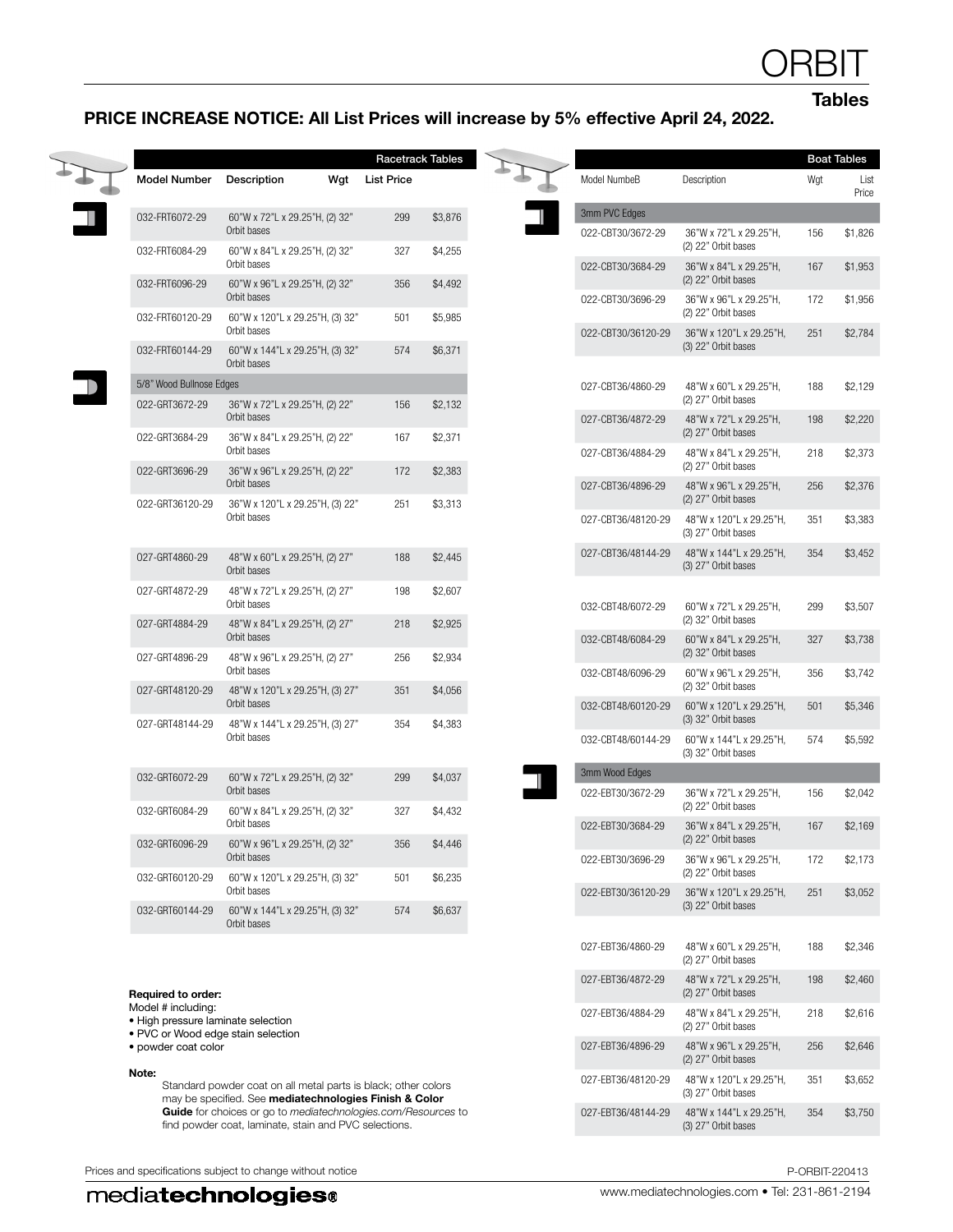Tables

## PRICE INCREASE NOTICE: All List Prices will increase by 5% effective April 24, 2022.

|                          |                                                  |     | <b>Boat Tables</b> |
|--------------------------|--------------------------------------------------|-----|--------------------|
| <b>Model Number</b>      | Description                                      | Wgt | List<br>Price      |
| 032-EBT48/6072-29        | 60"W x 72"L x 29.25"H,<br>(2) 32" Orbit bases    | 299 | \$3,777            |
| 032-EBT48/6084-29        | 60"W x 84"L x 29.25"H,<br>(2) 32" Orbit bases    | 327 | \$4,033            |
| 032-EBT48/6096-29        | 60"W x 96"L x 29.25"H,<br>(2) 32" Orbit bases    | 356 | \$4,037            |
| 032-EBT48/60120-29       | 60"W x 120"L x 29.25"H,<br>$(3)$ 32" Orbit bases | 501 | \$5,670            |
| 032-EBT48/60144-29       | 60"W x 144"L x 29.25"H,<br>(3) 32" Orbit bases   | 574 | \$5,914            |
| 8mm Wood Edges           |                                                  |     |                    |
| 022-FBT30/3672-29        | 36"W x 72"L x 29.25"H,<br>(2) 22" Orbit bases    | 156 | \$2,042            |
| 022-FBT30/3684-29        | 36"W x 84"L x 29.25"H,<br>(2) 22" Orbit bases    | 167 | \$2,169            |
| 022-FBT30/3696-29        | 36"W x 96"L x 29.25"H,<br>(2) 22" Orbit bases    | 172 | \$2,173            |
| 022-FBT30/36120-29       | 36"W x 120"L x 29.25"H,<br>$(3)$ 22" Orbit bases | 251 | \$3,052            |
| 027-FBT36/4860-29        | 48"W x 60"L x 29.25"H,<br>(2) 27" Orbit bases    | 188 | \$2,346            |
| 027-FBT36/4872-29        | 48"W x 72"L x 29.25"H,<br>(2) 27" Orbit bases    | 198 | \$2,460            |
| 027-FBT36/4884-29        | 48"W x 84"L x 29.25"H,<br>(2) 27" Orbit bases    | 218 | \$2,616            |
| 027-FBT36/4896-29        | 48"W x 96"L x 29.25"H,<br>(2) 27" Orbit bases    | 256 | \$2,646            |
| 027-FBT36/48120-29       | 48"W x 120"L x 29.25"H,<br>(3) 27" Orbit bases   | 351 | \$3,652            |
| 027-FBT36/48144-29       | 48"W x 144"L x 29.25"H,<br>(3) 27" Orbit bases   | 354 | \$3,750            |
| 032-FBT48/6072-29        | 60"W x 72"L x 29.25"H,<br>(2) 32" Orbit bases    | 299 | \$3,777            |
| 032-FBT48/6084-29        | 60"W x 84"L x 29.25"H,<br>(2) 32" Orbit bases    | 327 | \$4,033            |
| 032-FBT48/6096-29        | 60"W x 96"L x 29.25"H,<br>(2) 32" Orbit bases    | 356 | \$4,037            |
| 032-FBT48/60120-29       | 60"W x 120"L x 29.25"H,<br>$(3)$ 32" Orbit bases | 501 | \$5,670            |
| 032-FBT48/60144-29       | 60"W x 144"L x 29.25"H,<br>(3) 32" Orbit bases   | 574 | \$5,914            |
| 5/8" Wood Bullnose Edges |                                                  |     |                    |
| 022-GBT30/3672-29        | 36"W x 72"L x 29.25"H,<br>(2) 22" Orbit bases    | 156 | \$2,063            |
| 022-GBT30/3684-29        | 36"W x 84"L x 29.25"H,<br>(2) 22" Orbit bases    | 167 | \$2,283            |
| 022-GBT30/3696-29        | 36"W x 96"L x 29.25"H,<br>(2) 22" Orbit bases    | 172 | \$2,289            |
| 022-GBT30/36120-29       | 36"W x 120"L x 29.25"H,<br>$(3)$ 22" Orbit bases | 251 | \$3,198            |

|                     |                                                |     | <b>Boat Tables</b> |
|---------------------|------------------------------------------------|-----|--------------------|
| <b>Model Number</b> | Description                                    | Wgt | List<br>Price      |
| 027-GBT36/4860-29   | 48"W x 60"L x 29.25"H.<br>(2) 27" Orbit bases  | 188 | \$2,367            |
| 027-GBT36/4872-29   | 48"W x 72"L x 29.25"H.<br>(2) 27" Orbit bases  | 198 | \$2.514            |
| 027-GBT36/4884-29   | 48"W x 84"L x 29.25"H.<br>(2) 27" Orbit bases  | 218 | \$2,805            |
| 027-GBT36/4896-29   | 48"W x 96"L x 29.25"H.<br>(2) 27" Orbit bases  | 256 | \$2,812            |
| 027-GBT36/48120-29  | 48"W x 120"L x 29.25"H,<br>(3) 27" Orbit bases | 351 | \$3,905            |
| 027-GBT36/48144-29  | 48"W x 144"L x 29.25"H.<br>(3) 27" Orbit bases | 354 | \$4.200            |
| 032-GBT48/6072-29   | 60"W x 72"L x 29.25"H,<br>(2) 32" Orbit bases  | 299 | \$4,037            |
| 032-GBT48/6084-29   | 60"W x 84"L x 29.25"H.<br>(2) 32" Orbit bases  | 327 | \$4.432            |
| 032-GBT48/6096-29   | 60"W x 96"L x 29.25"H,<br>(2) 32" Orbit bases  | 356 | \$4,446            |
| 032-GBT48/60120-29  | 60"W x 120"L x 29.25"H.<br>(3) 32" Orbit bases | 501 | \$6.235            |
| 032-GBT48/60144-29  | 60"W x 144"L x 29.25"H.<br>(3) 32" Orbit bases | 574 | \$6.637            |
|                     |                                                |     |                    |

### Required to order:

Model # including:

- High pressure laminate selection
- PVC or Wood edge stain selection
- powder coat color

### Note:

Standard powder coat on all metal parts is black; other colors may be specified. See mediatechnologies Finish & Color Guide for choices or go to *mediatechnologies.com/Resources* to find powder coat, laminate, stain and PVC selections.

Prices and specifications subject to change without notice **P-ORBIT-220413** P-ORBIT-220413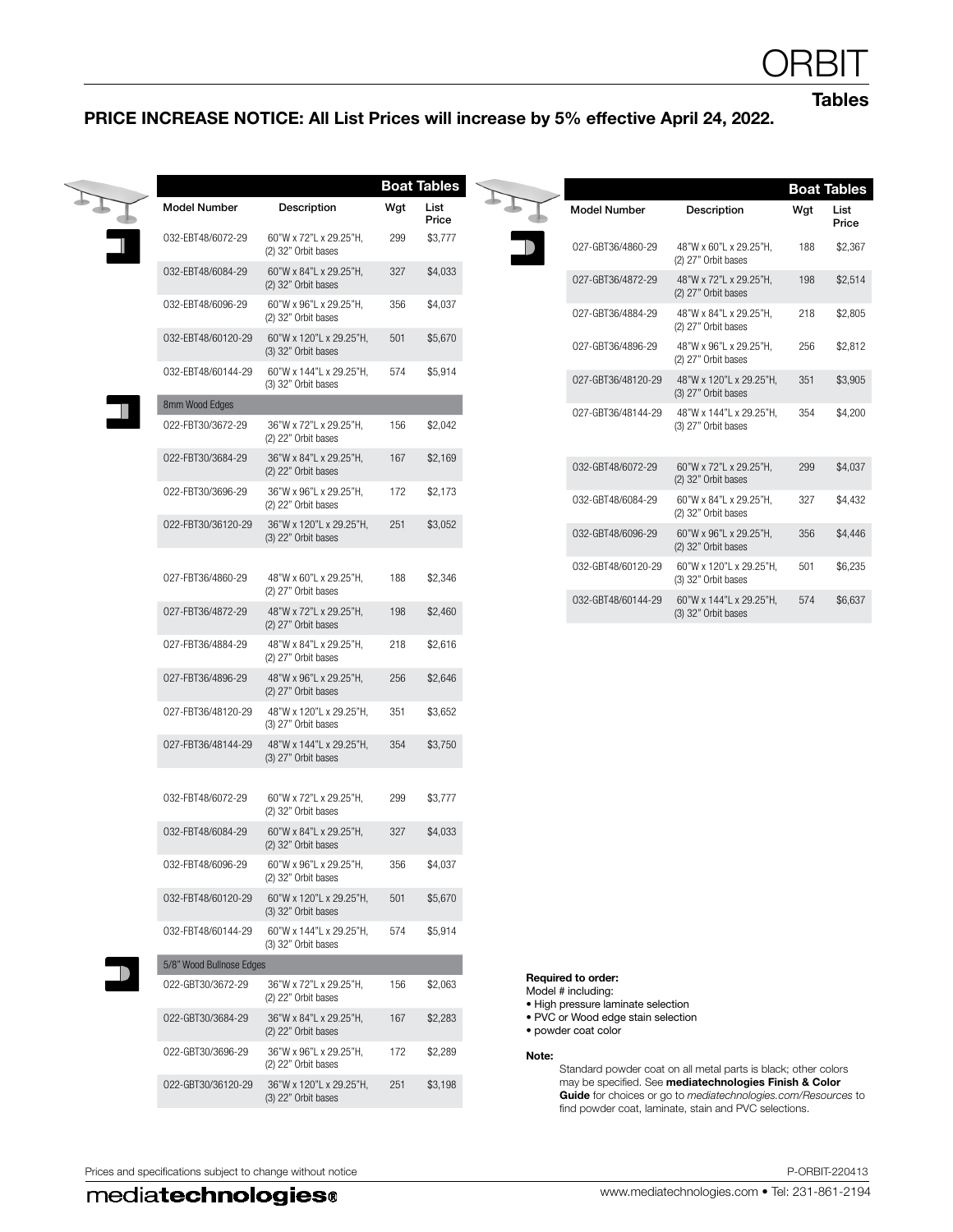**Tables** 

## PRICE INCREASE NOTICE: All List Prices will increase by 5% effective April 24, 2022.

|                                                                                                                                                     |                     |                 | <b>Rectangular Tables</b>                            |
|-----------------------------------------------------------------------------------------------------------------------------------------------------|---------------------|-----------------|------------------------------------------------------|
| Description<br>Model Number<br>Wgt<br><b>List Price</b>                                                                                             | <b>Model Number</b> | Description     | Wgt<br><b>List Price</b>                             |
| 3mm PVC Edges                                                                                                                                       | 3mm Wood Edges      |                 |                                                      |
| 017-C2448-29<br>24"D X 48"W X 29.25"H, (2)<br>\$965<br>17" Orbit bases                                                                              | 017-E2448-29        | 17" Orbit bases | 24"D X 48"W X 29.25"H, (2)                           |
| 017-C2460-29<br>24"D x 60"W x 29.25"H, (2)<br>\$1,004<br>17" Orbit bases                                                                            | 017-E2460-29        | 17" Orbit bases | 24"D x 60"W x 29.25"H, (2)                           |
| 24"D x 72"W x 29.25"H, (2)<br>\$1,049<br>017-C2472-29<br>17" Orbit bases                                                                            | 017-E2472-29        | 17" Orbit bases | 24"D x 72"W x 29.25"H, (2)                           |
| 022-C3048-29<br>\$1,604<br>30"D x 48"W x 29.25"H, (2)<br>22" Orbit bases                                                                            | 022-E3048-29        | 22" Orbit bases | 30"D x 48"W x 29.25"H, (2)                           |
| \$1,640<br>022-C3060-29<br>30"D x 60"W x 29.25"H, (2)<br>22" Orbit bases                                                                            | 022-E3060-29        | 22" Orbit bases | 30"D x 60"W x 29.25"H, (2)                           |
| \$1,697<br>022-C3072-29<br>30"D x 72"W x 29.25"H, (2)<br>22" Orbit bases                                                                            | 022-E3072-29        | 22" Orbit bases | 30"D x 72"W x 29.25"H, (2)                           |
| 022-C3660-29<br>36"D x 60"W x 29.25"H, (2)<br>148<br>\$1,697<br>22" Orbit bases                                                                     | 022-E3660-29        |                 | 36"D x 60"W x 29.25"H, (2)<br>148                    |
| 022-C3672-29<br>36"D x 72"W x 29.25"H, (2)<br>165<br>\$1,745<br>22" Orbit bases                                                                     | 022-E3672-29        | 22" Orbit bases | 36"D x 72"W x 29.25"H, (2)<br>165                    |
| 022-C3684-29<br>36"D x 84"W x 29.25"H, (2)<br>\$1,870<br>177<br>22" Orbit bases                                                                     | 022-E3684-29        | 22" Orbit bases | 36"D x 84"W x 29.25"H, (2)<br>177                    |
| 022-C3696-29<br>36"D x 96"W x 29.25"H, (2)<br>182<br>\$1,873<br>22" Orbit bases                                                                     | 022-E3696-29        | 22" Orbit bases | 36"D x 96"W x 29.25"H, (2)<br>182                    |
| 022-C36120-29<br>36"D x 120"W x 29.25"H, (3)<br>268<br>\$2,679<br>22" Orbit bases                                                                   | 022-E36120-29       | 22" Orbit bases | 36"D x 120"W x 29.25"H, (3)<br>268                   |
| 022-C36144-29<br>36"D x 144"W x 29.25"H, (3)<br>313<br>\$2,808<br>22" Orbit bases                                                                   | 022-E36144-29       | 22" Orbit bases | 36"D x 144"W x 29.25"H, (3)<br>313                   |
|                                                                                                                                                     |                     | 22" Orbit bases |                                                      |
| 027-C4860-29<br>48"D x 60"W x 29.25"H, (2)<br>188<br>\$2,018<br>27" Orbit bases                                                                     | 027-E4860-29        | 27" Orbit bases | 48"D x 60"W x 29.25"H, (2)<br>188                    |
| 027-C4872-29<br>48"D x 72"W x 29.25"H, (2)<br>208<br>\$2,108<br>27" Orbit bases                                                                     | 027-E4872-29        | 27" Orbit bases | 48"D x 72"W x 29.25"H, (2)<br>208                    |
| 027-C4884-29<br>48"D x 84"W x 29.25"H, (2)<br>228<br>\$2,238<br>27" Orbit bases                                                                     | 027-E4884-29        | 27" Orbit bases | 48"D x 84"W x 29.25"H, (2)<br>228                    |
| 027-C4896-29<br>48"D x 96"W x 29.25"H, (2)<br>247<br>\$2,242<br>27" Orbit bases                                                                     | 027-E4896-29        | 27" Orbit bases | 48"D x 96"W x 29.25"H, (2)<br>247                    |
| 48"D x 120"W x 29.25"H, (3)<br>027-C48120-29<br>332<br>\$3,228<br>27" Orbit bases                                                                   | 027-E48120-29       | 27" Orbit bases | 48"D x 120"W x 29.25"H, (3)<br>332                   |
| 48"D x 144"W x 29.25"H, (3)<br>027-C48144-29<br>371<br>\$3,300<br>27" Orbit bases                                                                   | 027-E48144-29       | 27" Orbit bases | 48"D x 144"W x 29.25"H, (3)<br>371                   |
| 032-C6072-29<br>60"D x 72"W x 29.25"H, (2)<br>319<br>\$3,396                                                                                        |                     |                 |                                                      |
| 32" Orbit bases<br>032-C6084-29<br>60"D x 84"W x 29.25"H, (2)<br>\$3,600<br>349                                                                     | 032-E6072-29        | 32" Orbit bases | 60"D x 72"W x 29.25"H, (2)<br>319                    |
| 32" Orbit bases                                                                                                                                     | 032-E6084-29        | 32" Orbit bases | 60"D x 84"W x 29.25"H, (2)<br>349                    |
|                                                                                                                                                     |                     | 032-E6096-29    | 60"D x 96"W x 29.25"H, (2)<br>381<br>32" Orbit bases |
| 032-C6096-29<br>60"D x 96"W x 29.25"H, (2)<br>381<br>\$3,604<br>32" Orbit bases                                                                     |                     |                 |                                                      |
| 032-C60120-29<br>60"D x 120"W x 29.25"H, (3)<br>530<br>\$5,193<br>32" Orbit bases<br>032-C60144-29<br>60"D x 144"W x 29.25"H, (3)<br>593<br>\$5,375 | 032-E60120-29       | 32" Orbit bases | 60"D x 120"W x 29.25"H, (3)<br>530                   |

4